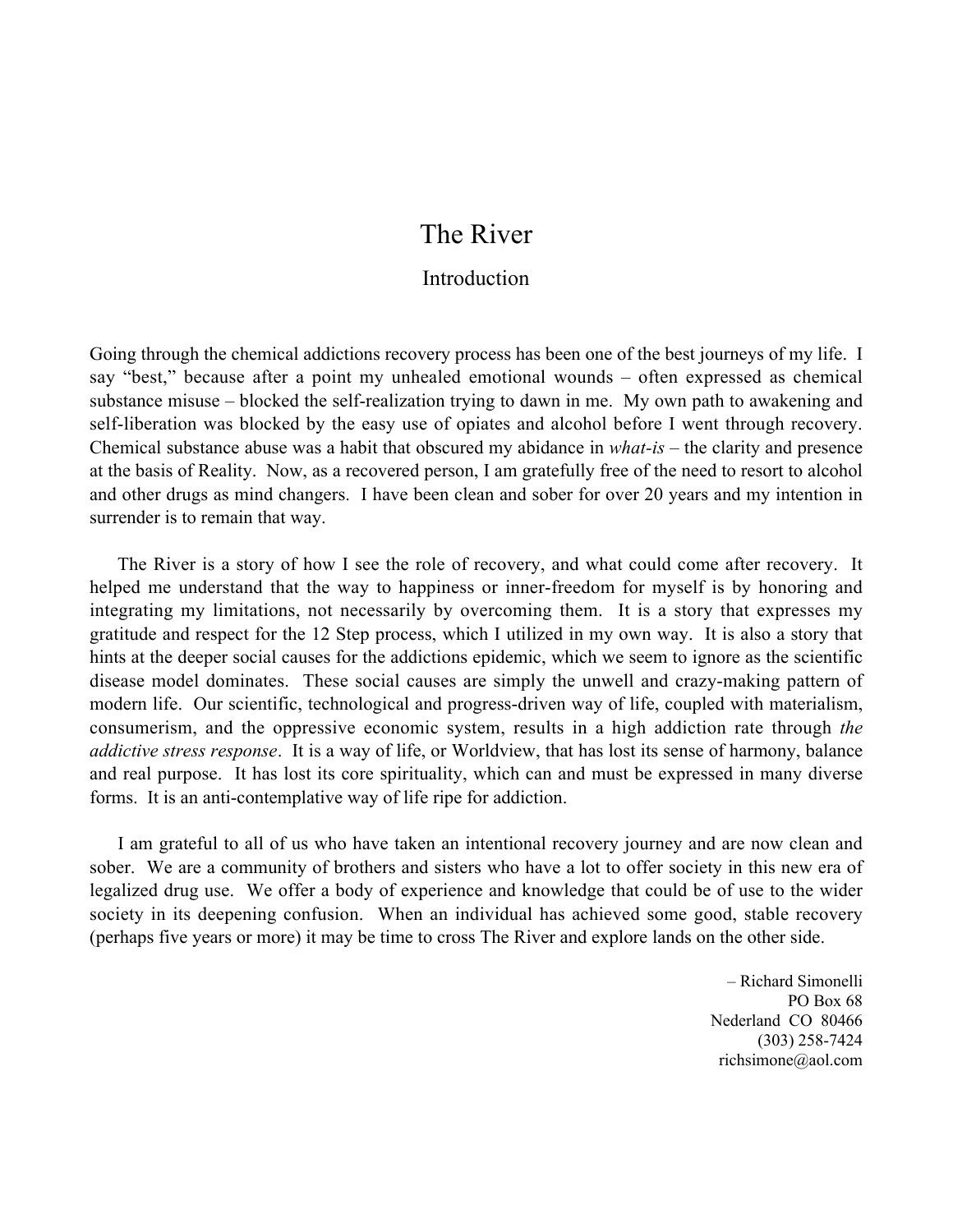*The River* 

Richard Simonelli

 river runs through the landscape of the  $\mathbf A$  river runs through the landscape of the<br>addictions recovery journey dividing it in two. Some may choose to cross over, while others may not. The crossing is optional—it's a free choice. Crossing that river may not be easy, but some of us are drawn beyond recovery to what lies on the other side. Whether we make the crossing or not, the healing journey is still a moment-to-moment excursion beginning with the first step.

Imagine a wild, beautiful landscape consisting of trees, hills, mountains, lakes, meadows, prairie, desert, and yes, badlands, too. Far to the west lie the badlands of dysfunctional behavior, unhappiness and chemical addictions. So many of us know that terrain. We spent time in the badlands, maybe even a long, long time. But with the help of a higher power that goes by so many different names, one day we look to the East and wonder about taking a journey. One day we climb one of the awesome rock piles in the badlands of unwellness and gaze out to the east. Perhaps someone told us that better land lies in that direction. Or maybe we are just tired of being sick and tired. We begin to take a journey.

The country we cross in the first part of the journey could be called **Abstinence and Sobriety.** Whether it's substance abuse, spousal abuse, selfharming conduct or any of the other "abuses" that mark our behavior in the badlands, we have to stop. We have to *cease and desist from the act thereof* before we can really take a look at the path we want to walk. True, there might be a few false starts because whatever ails us is often a relapsing condition. But even the false starts are in the right direction—the beginnings of a journey to the east. A journey to the sunrise. A journey to the awakening sun that shines deep in our very own hearts.

#### **The Land of Recovery**

As we travel the many roads of abstinence and sobriety, the country slowly begins to change. The burning sun and punishing hail storms of the badlands are giving way to a much finer climate of grasslands, open prairie, lakes and stands of shade trees. The healing journey is opening up into the landscape of **Recovery.** In recovery, we begin to recuperate from many years of unhappy, unwell behavior. We are in convalescence from addictive behaviors. We are on the mend. Recovery is a time of great revival, renewal and revitalization. We are coming back to life. The landscape becomes fairer day-by-day, week-by-week, month-by-month and year-by-year. Now there are green hills all around and snowcapped mountains in the distance. There is dew on the grass at dawn and small, beautiful ponds in which colorful fishes swim. Recovery is a good time. We are finally getting our bearings after too many difficult years.

Continuing our trek to the east, we begin to find ourselves in country having small peaceful villages with well-kept houses and good people in the market places and on the streets. Climbing a small hill and gazing eastward we see a great river sparkling in the morning sunshine. There are small boats on the river ferrying people to the other shore. Peaceful settlements dot the near side of the great stream.

"What's the name of that great river?" I ask a fellow traveler along the way. She is a pleasant looking lass with laughing eyes. She regards me carefully before responding.

 "Beyond," she says mysteriously. "The river Beyond." How interesting.

 "And what about the country we are now in?" I continue.

 "Recovery," comes the reply. How puzzling.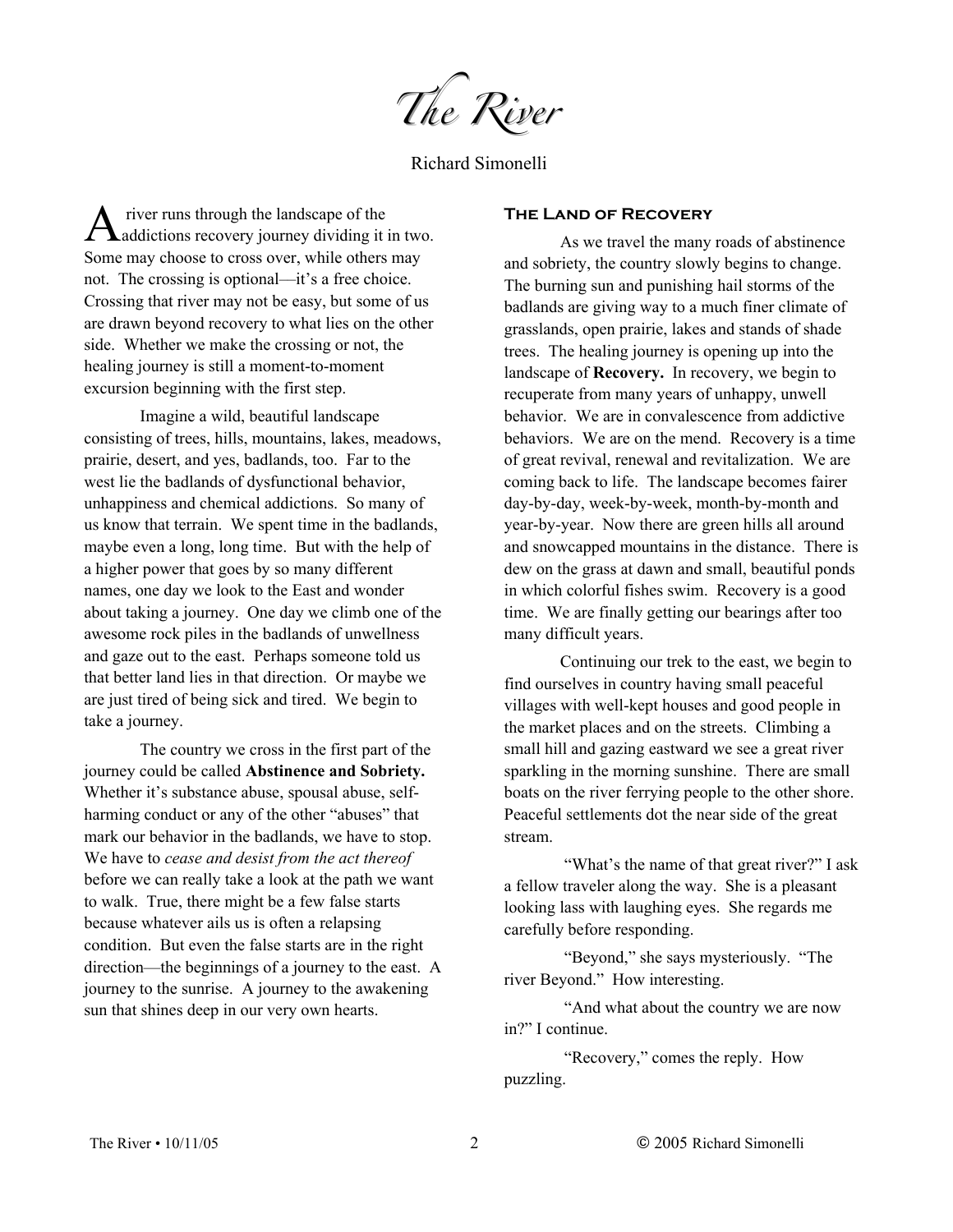"And the country on the far side of the river?" I wonder.

 **"Healing,"** she says, a small smile lighting up her face.

know what is on the other side of the river?" she asked.

I surprised myself by not hesitating. "Yes," I replied.



#### **The Elders' Visit**

I camped that night in a peaceful place on the banks of the river Beyond. Sitting at the campfire, I could see small boats ferrying people across the river. Their lights were like fireflies in the quiet night. What is this land called "Healing?" I wondered. Should I cross the river? Or should I settle in this fair country of Recovery?

It wasn't long before footsteps sounded on the path leading to the camp. Three figures came into the circle of firelight. The first was the young woman from earlier in the day—the lass who gave the river a name. My other visitors proved to be elders—one male and one female. Before long, all four of us were seated around the fire enjoying mugs of steaming tea. The young woman introduced the elders as people who had just ferried back across the river Beyond from the other side. They were making a short visit, she said. She paused once again, just as she had done with me earlier in the day, looking directly into my eyes. "Do you want to

The elders seem pleased at my quick response and unfurled a map. "When you cross the river," said the elder woman, "the first country you'll reach is called 'Healing.' As a journeyer walks the path of healing, the roots of so many of the behaviors that you experienced in the badlands of addiction start to be purified and you begin to become well. Before that you must cross through abstinence, sobriety and recovery, just as you have done. In Healing you will learn the difference between healing and cure. Many of us can be healed from previous conditions but never completely cured. Part of the experience in the land of healing is to accept this distinction."

 "You can't really enter the country of Healing until you cross the river from this land of Recovery," the older man chimed in. "Healing comes after Recovery," he said, pointing to the map. I studied the map. The road led to the river of Beyond from the badlands to the west. I could see that the road through the country of Healing across the river continued on to the east.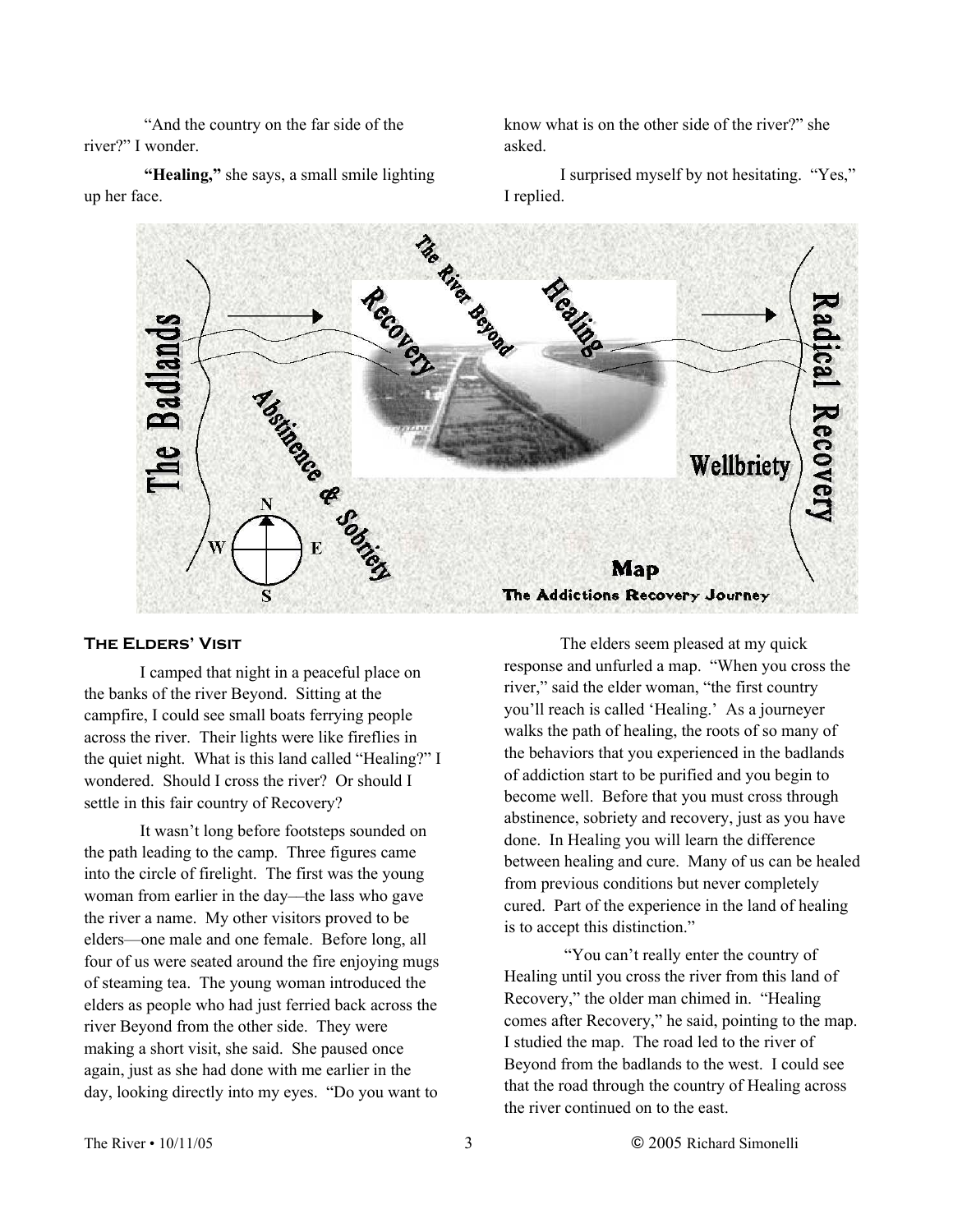"What comes after Healing?" I asked my new friends.

 "Some call it **Wellbriety,"1** she said with a twinkle in her eye.

 "Wellbriety?" I asked. "What an unusual word."

 "It means to be both sober and well," she offered. "It means that you have recovered from the effects of all the self-harm and unself love you experienced in the badlands, and that you have fully entered the healing journey," she said significantly, and paused, looking out on the river. "It means that you have found the heart and the strength to cross this river of Beyond—to go beyond the land of Recovery. You are *recovered*…no longer in recovery," she concluded. "In the land of Wellbriety, the issues of healing, hope, unity and forgiveness are alive in each individual and in the community as a whole," she went on. "So you can see that each land on this journey overlaps with the previous."

I felt strangely quiet and excited at the same time. I knew that I had a choice to make. The land of Recovery was fair and comfortable. The people I met on this western shore were fine people and their villages were excellent. But something inside me still felt incomplete even though I had recovered from past harmful behaviors. I knew I was facing a choice, but it was not an ego choice. In fact, it felt *choiceless.* Both elders watched me closely. I could see love in their eyes. "And the land beyond Wellbriety?" I asked suddenly, not even knowing where my question came from.

 "Beyond Wellbriety lies what we call "Radical Recovery"<sup>2</sup> the elder woman said. "In radical or deep recovery, all identity or personal reference to the terrible times in the badlands has vanished, although it is not forgotten. In the country of Radical, deep Recovery we also meet people who have made the spiritual journey from other directions from time immemorial. We meet people who have taken a journey of self-discovery and selfrealization, which goes by so many different names. We meet people who may not have lived in the

badlands as we did. Radical, deep recovery is a place of tremendous interfaith, intercultural, and multi Way interaction. It is a place that is radical because of its inclusion. We include ways and orientations we never could before. In the land of Radical Recovery, the changed self is naturally dedicated to helping others make the healing journey in ways through which one can be effective and for which one has capacity." The grandmother was silent for a bit and then continued. "In radical, deep recovery, one may experience an unusual appreciation for the very chemical addiction that was finally a factor in his or her own awakening, as if from a deep sleep. Some of us couldn't wake up in any other way. "Still, we must avoid the tendency to grandiosity, which many of us carry," she said. "Many of us are driven to heroic measures because of the gratitude we feel. We want to help. But our deep helpfulness is only as good as our own healing. Radical recovery is a timeless place in which wholeness is found," she went on. "Wholeness is not particularly heroic. My husband and I live in that land of wholeness which lies across this river, far away," the elder woman said shyly. "But it's also right here, too, she said mysteriously." She paused and looked at me. "We invite you to consider crossing the river and making the journey."

I looked closely at the map. "Is there still another land beyond Radical Recovery?" I asked quietly.

 "No," she said. "That is completion. But I want to emphasize that we bring the learning of each part of the journey to all those parts that come later. First we abstain and become sober. Then, in recovery, we continue with abstinence and sobriety. In healing, we bring along abstinence, sobriety and recovery. In wellbriety, our abstinence, sobriety, recovery and healing are very much alive in us. And in radical recovery, we are invigorated by all of the previous: abstinence, sobriety, recovery, healing and wellbriety. Ours is an inclusive journey but we don't stop in any land. Radical recovery is a kind of play ground where we continue to deepen, but the quest of the previous journey is complete."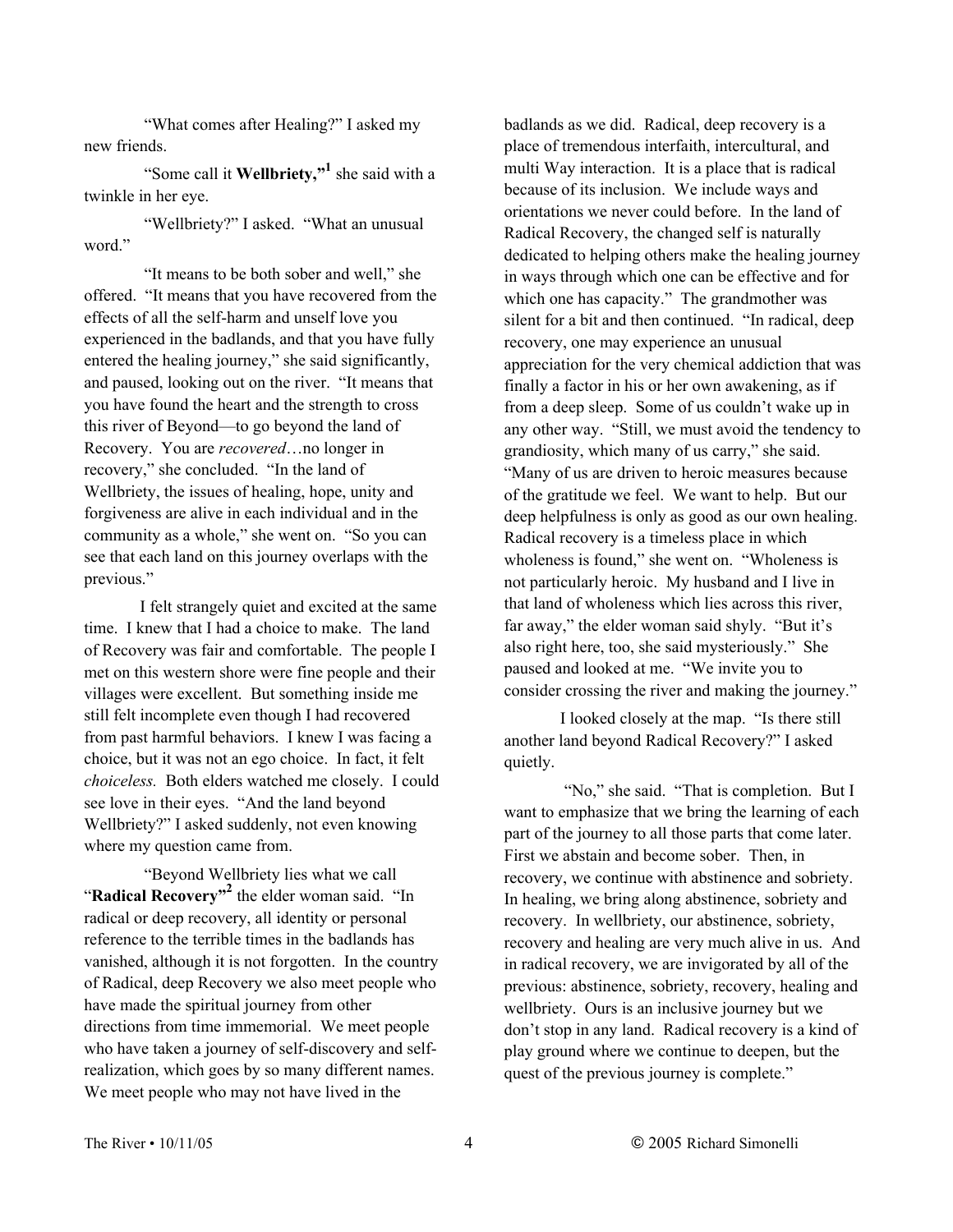As though signaled by a hidden call, my three visitors got up in unison to leave. I watched as they left the circle of firelight and disappeared down the path. I looked out onto the river and saw the twinkle of ferryboats in deep waters. I looked back at the lighted houses in the village on my side of the river––in Recovery. I was tired. The journey to the river Beyond had been difficult but good. How would I make the decision? Would I receive help in this choiceless choice? Would the higher power guide me beyond the ego mind? Tonight I was too tired to consider the matter any further. I doused the fire and looked up into the twinkling vault of the heavens. The old, rugged stars seemed to put my question into deeper perspective. Then I made my way into the little tent and crawled into the sleeping bag, feeling warm and good. It wasn't long before I fell fast asleep. Not long at all until I began to dream of the road that would take me east.

#### **The Dream**

I slept soundly for what must have been a long time, emerging into a lighter sleep of complete awareness. I realized that I was dreaming. I saw a country of rivers, high peaks and cloud-studded skies. Into that pleasant terrain, a light formed and took shape. When the light resolved itself, I realized that the elder man from the fire circle was seated before me. He smiled and opened a thermos of tea.

"Care for a cup?" he asked.

I felt surprise. How could I drink a cup of tea? I was fast asleep. But it was a time for surprises when I heard myself say, "Yes, thank you." We sipped our tea and paid attention to the country in which we had met. Beneath us was a large, fine hand-woven carpet placed upon a meadow of green grass. We each sat on comfortable folding chairs with small ornate side tables. A decorated sunshade extended the length and breadth of our carpet-floor. I could hear the song of meadowlarks and crows. A kingfisher's call punctuated the soundscape from over by a small stream. I understood in some wordless way that I was still asleep.

 "We realize you have a choice to make when you wake," my friend said suddenly. "I wanted to visit with you one last time before my wife and I return to the land of deep recovery. If you choose to cross the river Beyond," he said, "You may experience some resistance from the people in this land of Recovery where you now camp. Some who live here have chosen not to continue to the east, which is of course, quite all right. But a few will try to block your own intention to cross the river," he said. "We wanted you to be aware of that possibility. If you encounter obstruction, it will be subtle and will play on your own interior doubt," he continued. "So that is one reason I have chosen to come to you in a dream."

"Why would they do that?" I asked.

 "For some, the journey from the badlands to where you now stand has been their entire dream. Many have come from another time when no one crossed the river. But the world now finds itself in a very unique, special time in its own cycle of becoming. It is only in the past few years that those of us who have made the journey out of the badlands of chemical addictions have the option to cross the river. When this special time comes to completion, all transportation across the river will once again cease. Of course," he said, "a person can swim, as a few have always done from the beginning of time."

"Why is this time so unusual" I asked?

 "It is a time when the great momentum of human life on earth finds itself at a crossroads. The dominating way of life has crossed over into the territory of *hubris* (excessive pride and arrogance), which is the source of the great epidemic of chemical addictions and other increasing health afflictions that abound. These addictions and chronic health situations are a message given by the great impenetrable mystery that human life is leaving the path of survivability. That's the purpose of the addictions epidemic," he said, "to give us a visible sign or warning of that. But the people of this dominating societal path are not systems thinkers. They are unable to see the larger picture and to realize that everything carries a deep message. It's not enough to simply solve the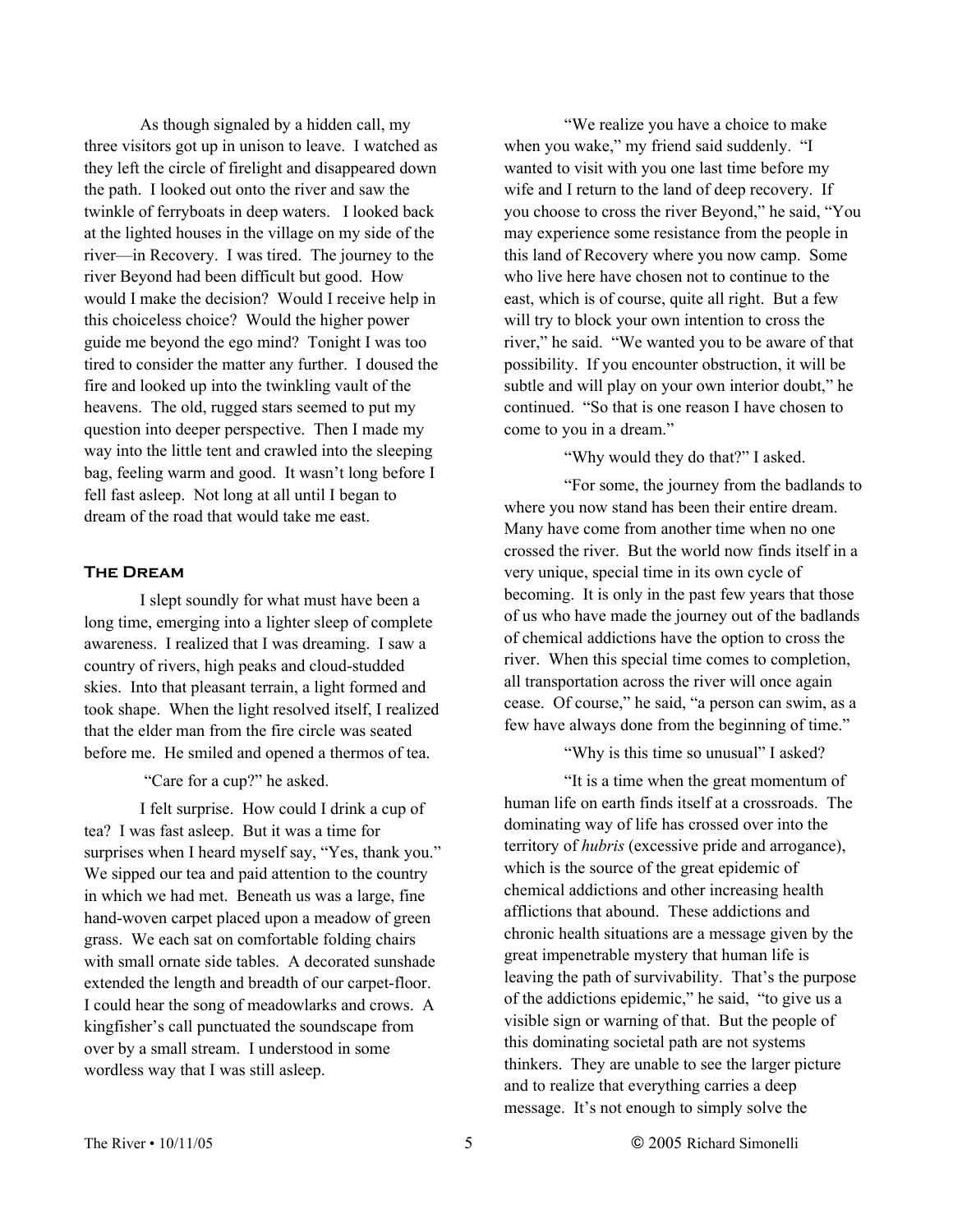problem of chemical addictions with drug wars and medically modeled disease theories." He paused and then continued.

"Addictions are not an individual disease in the way some of the dominating society now thinks. The idea of a physical disease helped us all stop thinking of chemically addicted people as depraved or as morally inferior people, which we are not. But the disease model diverts attention from a society's excessive materialistic stance to life as a source of addictions when the numbers rise to what we have today. There has never been scientific evidence pointing factually to this "disease." Mass addictions are a natural human response to the spiritual stress of a society caught in a progress trap. Most of us don't think of it in this way because we share the mindset of the society that has created a lifeway leading to addictive stress response. Objective research is difficult for this reason, although not impossible, and some are now beginning to see it in this way. The war model is equally unproductive because the mindset of war and aggression is yet another cause of large-scale addiction in the world in the first place. You can't fight fire with fire and hope to heal addictions because the aggression of war creates the seeds for the next individual or social problem. Freeing ourselves from drugs and alcohol is a sacred individual and community struggle, not a war. War never heals. *Re-languaging* our outlook on addictions will help us cross the river and grow as human beings."

"Well, what *does* cause so many people to drink and drug?" I asked. "Surely not everyone is addicted," I said, irritated.

"Mainstream society oppresses people into addiction with its mass consciousness, just as it did its own indigenous people," he said. But it does not see that its own self-oppression is the source of the addictions pandemic we all face today. There are different sensitivity factors among people. Some respond to impossible stress with chemical addictions, some do not. When our greatest healing advocates finally begin to speak more honestly about self-oppression in a manner that can be heard by those who hold the power, as well as those in

recovery, then many more will begin to cross the river. Those who cross the river will step out of the small thinking that has led to the addictions epidemic and enter the road of possibility for the human being. Sometimes that road is called *hope.* It is hope not as wishful thinking, but as clarity and non-denial of the contemporary way of life as a cause that has led to the rise of such great human habitation in the badlands in the first place," he said. "For some of us, hope is our higher power," he went on. "Authentic hope is modest, not grandiose. But hope as a kind of blind faith can be very hurtful," he said thoughtfully. The old man paused as though waiting for me to speak.

#### **Don't Get Caught in Recovery**

I realized I was absorbing all he said effortlessly while still asleep. But I had a question, which I thought rather than voiced. "What does this have to do with my decision to cross the river Beyond, or not," I wondered. He understood me.

 "Those who leave the badlands of this hubristic way of life we all find ourselves in will help put an end to this unhappy time in human history," he said. But if there aren't enough crossing the river beyond Recovery, the improvement will not last. A certain proportion of all journeyers must journey to Healing, Wellbriety and on into Radical, deep recovery or the mindset that creates such human habitation in the badlands will simply return. The addictions recovery models of past years are not enough to take human society, as a whole, away from the danger of disintegration. The experience of individual self-awakening, brought by crossing the river and continuing on the journey, benefits the whole of humanity—even those who do not make the crossing. We think you have the heart to cross the river and to make the journey," he stated so simply.

A pause appeared in our wordless conversation. When I next heard my friend's communication it took place in a more common or ordinary voice than he'd been using up 'till then.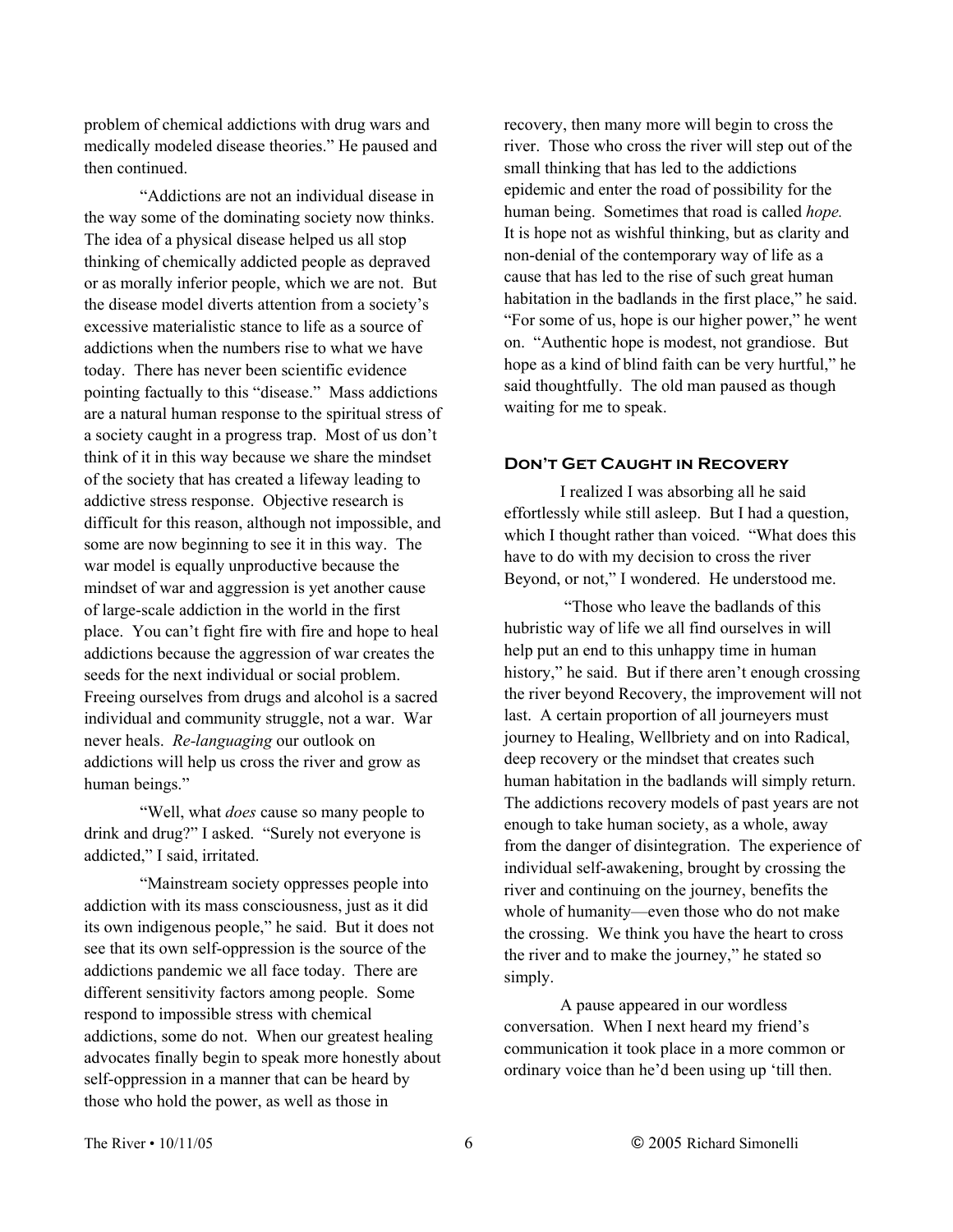"Son he said. "I come from the same place you do. I spent a lot of time in the badlands. Those meetings we both went to really helped me get my bearings and to get on the road," he confided. "I speak the same kind of rough and tumble language that all of us from those times do. So let me say something really direct to you––as one who has also suffered. There are other lands across the river. If you can help it son, move on. Don't get caught in recovery." He then added an afterthought. "Part of our commitment is to help others in any way we can. But we also have to be careful not to get caught in their recovery. Use your addictions background as a teacher but put it behind you, even as you work for the people and care for yourself. One of the most important things you can do is to acknowledge the dominant way of life as a perpetrator of the addictions epidemic. That's the tiny key that can open up the lock of our sustainable future together.

 "Son," he concluded, "As you go along in your own wellness journey, begin thinking in terms of the addictive stress response as a source of mass addictions rather than the disease idea, for which no measurable disease has yet been found. This promises to be a fruitful direction of inquiry to heal our addictions problems together."

I experienced a great whooshing sound and perceived a beautiful clear light. Bird song from the dream vanished. The old man and the entire scene were gone. I heard ordinary bird song and woke up. I noticed a parchment scroll at the foot of my bedroll and began to look it over.

> – Richard Simonelli PO Box 68 Nederland CO 80466 (303) 258-7424 richsimone@aol.com October, 2005

**1–** A term created by Don L. Coyhis and adopted by the Wellbriety Movement among Native Americans. The interpretation of "Wellbriety" in this paper is my own. (Author).

**2**–First encountered in **Recovery Rising: Radical Recovery in America, William L. White, 2004** The interpretation of "Radical Recovery" in this paper is my own. (Author).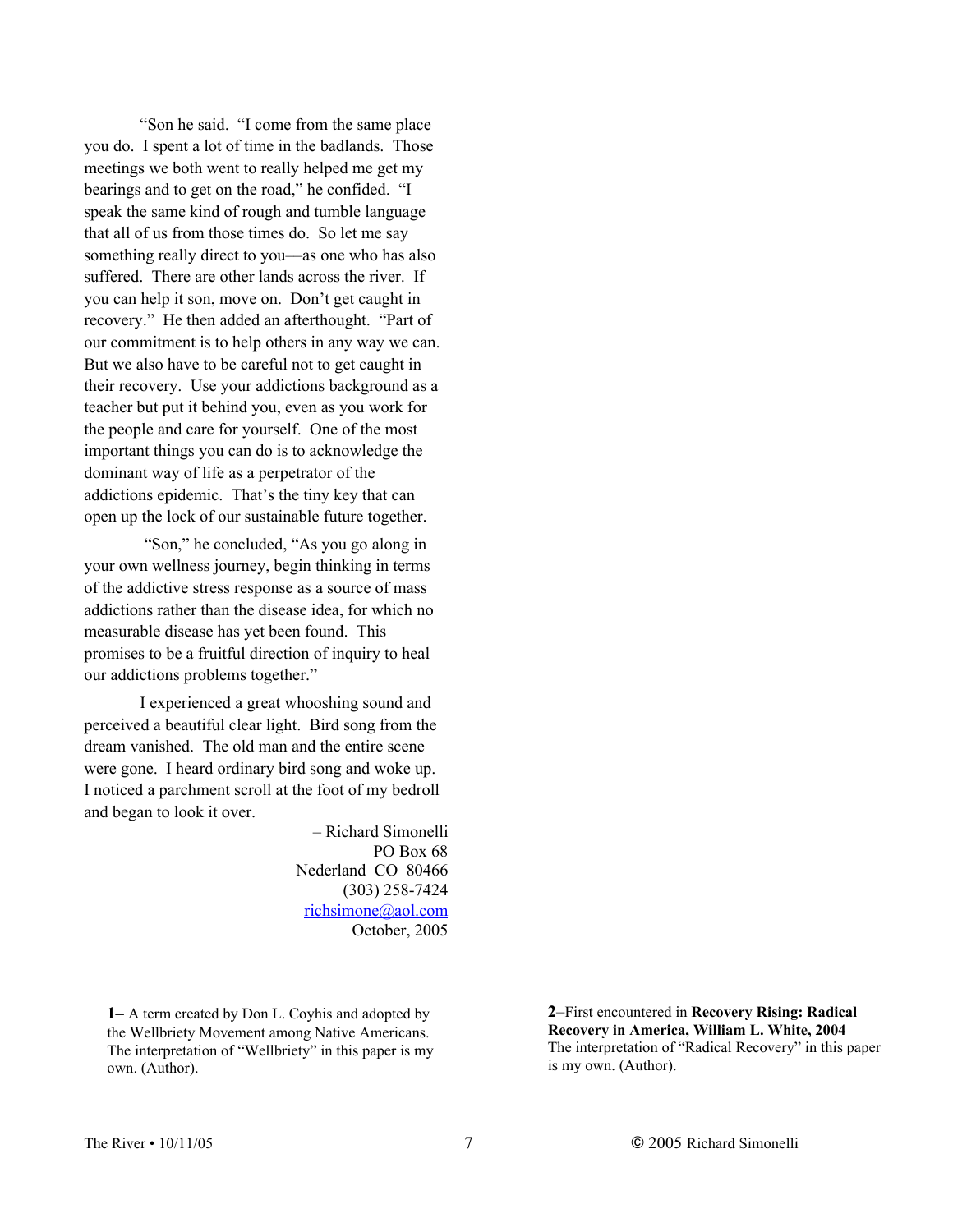#### Step Thirteen and the Thirteenth Tradition

### Step 13

Recovered. Recovery is a process through which many meaningful events take place. One of the most meaningful events is the sudden realization that we have recovered from our own pattern of chemical substance misuse. A recovered person is at the very beginning of a journey to wholeness through selfdevelopment, surrender, and giving back.

#### Tradition 13

The journey to becoming a whole person begins with Step 13. The 12 Steps are completely alive within oneself in Step 13. A recovered person has internalized the 12 Steps and lives through them as part of his or her day-to-day life. You might even say they work him or her rather than he or she works them. A recovered person welcomes other Traditions. He learns from them in order to develop as a human being. He or she does not get caught in fear, dogmatism, and rigidity. She does not get caught in recovery. He gives back to others who still suffer, in ways for which he has capacity. His own journey to becoming a whole person is intimately tied to his own giving back. In Step 13, we give back to others in a commitment to be open to our brothers and sisters of any persuasion. Some give back simply by remaining in alignment with the higher power. But first and foremost, we cannot be of real service to those who still suffer unless we give back to ourselves through self-knowledge, moment-tomoment surrender to the higher power however we understand, and nonnarcissistic self-love (caring for oneself). In Step 13 we understand that chemical addictions are often a relapsing condition. We go forward as recovered people knowing full well that we will always possess a vulnerability or sensitivity to addictions. We make our choices wisely in life. The journey to becoming a sobriety or wellness elder begins with this rendering of Step 13.